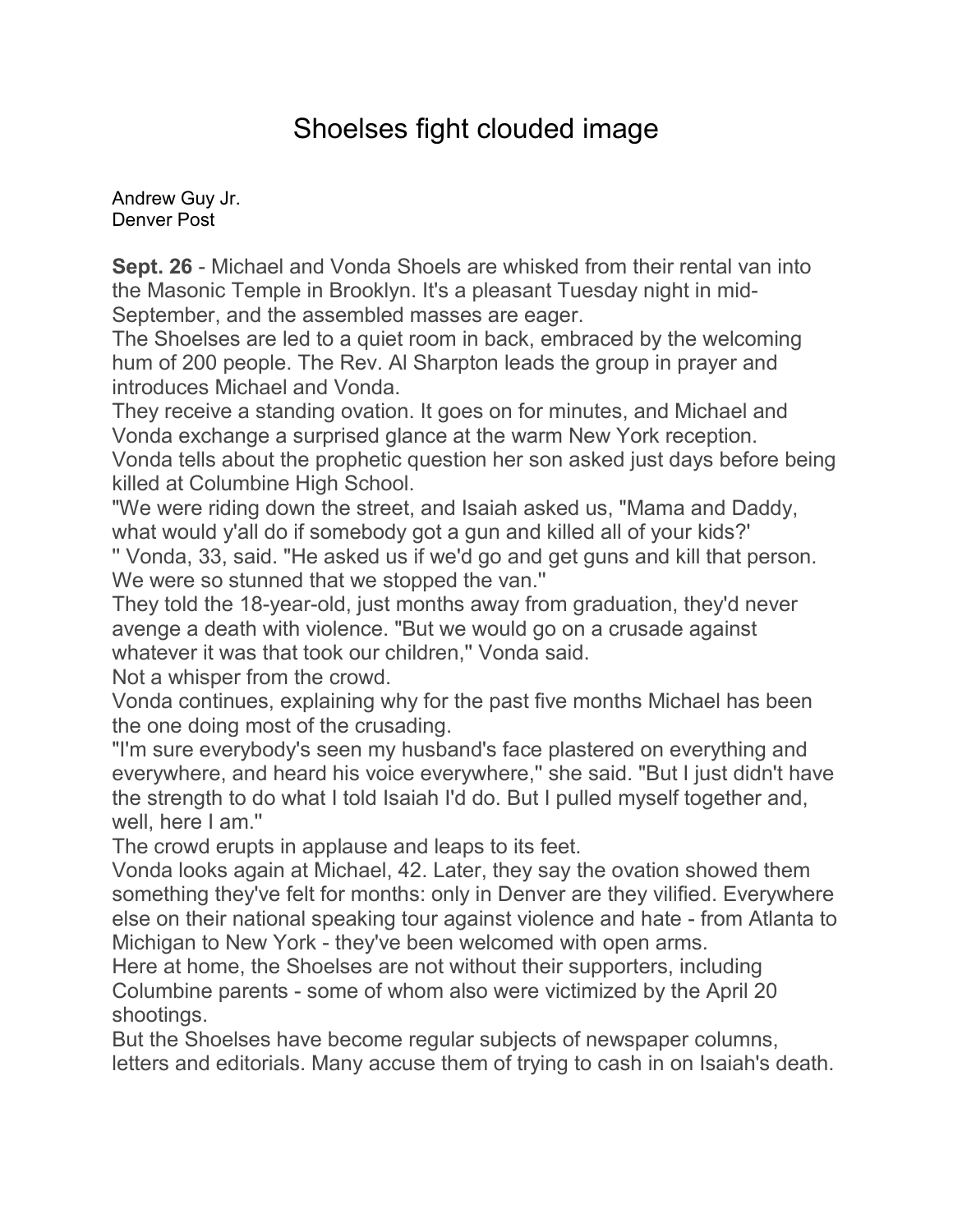For good reason, said Peter Boyles, host of a popular morning talk-radio show.

"Are they victims or are they opportunists? Clearly they're victims, but they've got the opportunism thing going pretty strong, too,'' Boyles said.

"There's a lot of holes in their story, but now it's got to the point that if you say anything about them you're called a racist.''

Racism indeed plays a role in how they're treated, say Michael, Vonda and their backers.

"If I were white, people would be treating me differently,'' Michael said. "People wouldn't be putting me and my family on trial.''

Michael also blames his ex-wife and eldest daughter for stirring up controversy, especially over Michael's past.

Michael came to Colorado after marrying his first wife, Renelda Westmoreland Polk, in his hometown of Amarillo, Texas, on Oct. 1, 1977. The couple had a daughter, Makashia, in 1979, and divorced on Aug. 19, 1982.

Renelda said Michael failed to make his \$60-a-month child-support payments for years. Court records confirm it. The tab peaked at \$6,700 in 1996, documents show, and Michael's own lawyer withdrew from the case because

Michael wouldn't pay her. In the divorce papers, Michael described himself as a "disabled student'' collecting \$360 a month in welfare. Michael said the disability stemmed from a back injury shortly after he married Renelda that ultimately required two

surgeries and forced him onto welfare.

Renelda said the thing that angers her most is how Michael travels the country claiming to be a committed family man.

"I"m tired of him lying,'' she said. "Michael has not been the dedicated dad he has claimed to be on television. He didn't pay child support for many years.'' Michael resolved the child-support dispute on Aug. 16 by paying \$3,720, records show. And Michael dismisses Renelda's comments as those of a jealous ex-wife.

"She's been jealous for 20 years because we couldn't make it.''

Another aspect of Michael's past being scrutinized is his criminal record. He served a three-year stint in a Texas prison from 1974 to 1977, according to the Texas Department of Corrections. He'd been on probation for burglarizing a pharmacy when police found him illegally in possession of a 12-gauge shotgun and .38caliber revolver during a car accident, records show. At the time of the burglary, Michael said, he was 17 when his friends broke into the place. He was just a bystander, he said.

"People are trying to pull up my history, something that wouldn't happen if I weren't black,'' Michael said. "I've proved myself to be a law-abiding citizen.''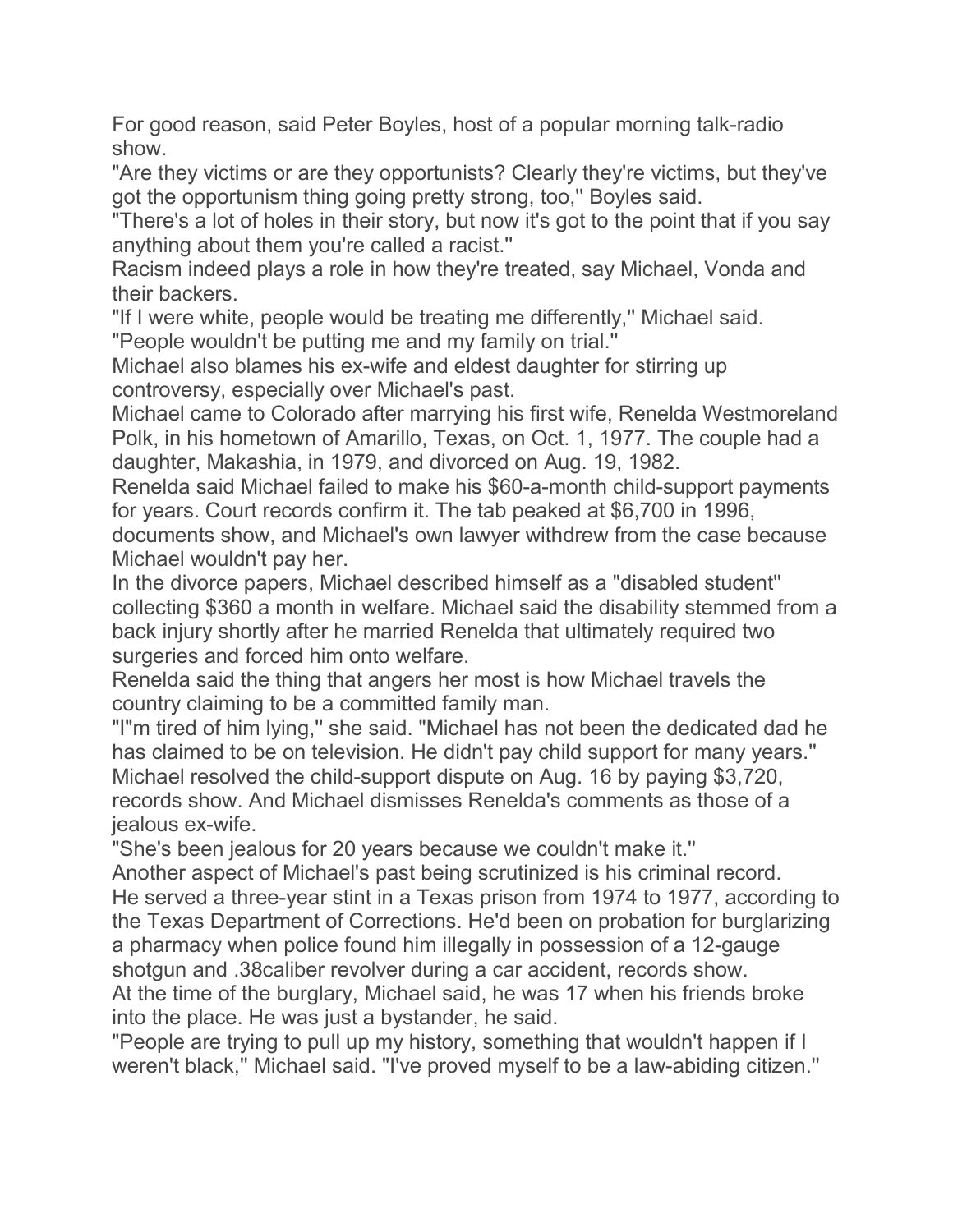He was sued, however, in January 1995 by a collection agency for the Gilpin Hotel Casino for writing four bad checks a month earlier, records show. The checks totaled \$350. With penalties, attorney fees and court costs, the casino was seeking \$1,400. The case was settled in January.

Michael and the then-Vonda Moore got married in Denver on Feb. 12, 1983. She was 18, and Isaiah was already 3 years old.

Michael and Vonda have four other children ranging in age from 11 to 16: Abubaka, Melissa, Michelle and Anthony.

Since Isaiah, 11 classmates and a teacher were killed on April 20, the Shoelses have remained very much in the public eye, as have several other victims' families.

But in addition to spreading their antihate and anti-violence message and advocating gun buy-back programs, they - mostly Michael and family spokesman Sam Riddle - continue to say and do things that generate controversy. Among them:

 $\Box$  Accusing Columbine teacher Patricia Nielson of saving her own life while putting others, including Isaiah, in harm's way.

 $\Box$  Calling for a national boycott of United Way - after its Healing Fund gave them more than \$50,000 - and claiming the United Way misappropriated the \$4.4 million fund.

 $\Box$  Complaining that the Healing Fund wouldn't help them buy a new house, put Michelle and Anthony - who also attended Columbine - into private school and pay for private counseling.

 $\Box$  Criticizing President and Hillary Rodham Clinton for reneging on what the Shoelses say was a promise to help them pay for a new house.

 $\Box$  Hiring high-profile lawyer Geoffrey Fieger to file a wrongful-death suit against the parents of Columbine killers Eric Harris and Dylan Klebold - and then saying the suit wasn't about money.

□ Appearing with Sharpton, who has been accused of anti-Semitism and instigating riots, in New York two weeks ago.

□ Going against a judge's order to release Isaiah's autopsy report.

 $\Box$  Appearing in a newspaper ad after winning \$15,000 at a Black Hawk casino in June.

 $\Box$  Keeping Isaiah's birth father from attending Isaiah's funeral.

Michael and Vonda Shoels make no apologies.

Ask them about the buzz they've created in the metro area and they shake their heads and offer a frustrated, cynical laugh. They say they're used to the stares when they go out in public, the harsh words on the editorial pages and talk shows.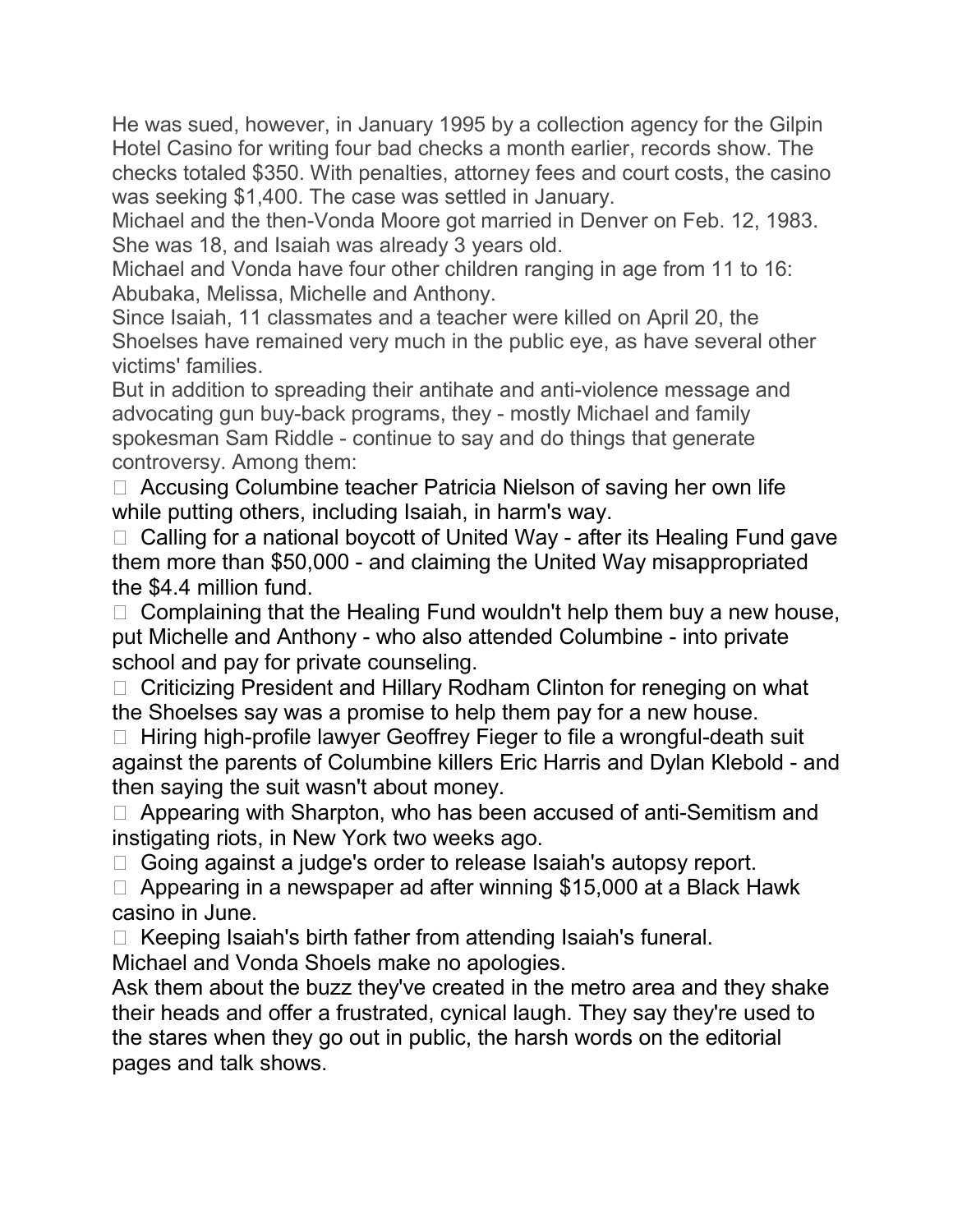But they feel misunderstood, that people aren't listening to them, somehow blaming them for what happened April 20 instead of Harris and Klebold. "It's like we built the bombs,'' Vonda said. "It's like we went and got the ammo, walked into Columbine and killed the kids. That's how we get treated.

"I see it and hear it every day,'' she said. "You know what everybody's first question is? "How do you feel about everybody talking about you because of the lawsuit?' What does the lawsuit have to do with anything? It was my son's life. My God. I was living just fine before all this.''

Vonda said that almost everything they've done has been for a simple reason: to find out what happened and why.

"That was my son up in that school,'' she said. "I have a right to know what happened at Columbine. That's why I'm not going to shut up. People would love me to shut up, but I'm not.''

"We're not witch-hunting,'' Michael said. "All we need is justice. We are trying to make a statement.''

But that statement has led to some criticism from families of other Columbine victims.

"Isaiah Shoels did not deserve what happened to him,'' said Brian Rohrbough, father of slain student Daniel. "But as far as the rest of it goes, Michael Shoels is maybe his own worst enemy between what he says and apparently what his history is.''

Rohrbough said the Shoelses get invited to the monthly meetings of the victims' families, but haven't attended, perhaps because they're traveling. He also conceded that some answers about what happened and why on April 20 may come from their lawsuit.

Donna Taylor, whose son, Mark, was shot and wounded at Columbine, says any barbs against the Shoelses are unfair. "They're very good people,'' Taylor said. "People just don't understand what it's like until they go through it themselves.''

Taylor and son Mark appeared at a Michigan church with the Shoelses in early September. She said both families were invited to Michigan by the church without knowing the other family had been invited.

Taylor also met with Fieger while they were in Michigan to consider her options, including filing a lawsuit of her own.

The Shoelses maintain that the color of their skin has shaded the way Denver responds to them.

Students in the Columbine library that day reported Isaiah was called "n----- '' before he was shot. Isaiah was one of just a few black students at Columbine, and the only African-American killed.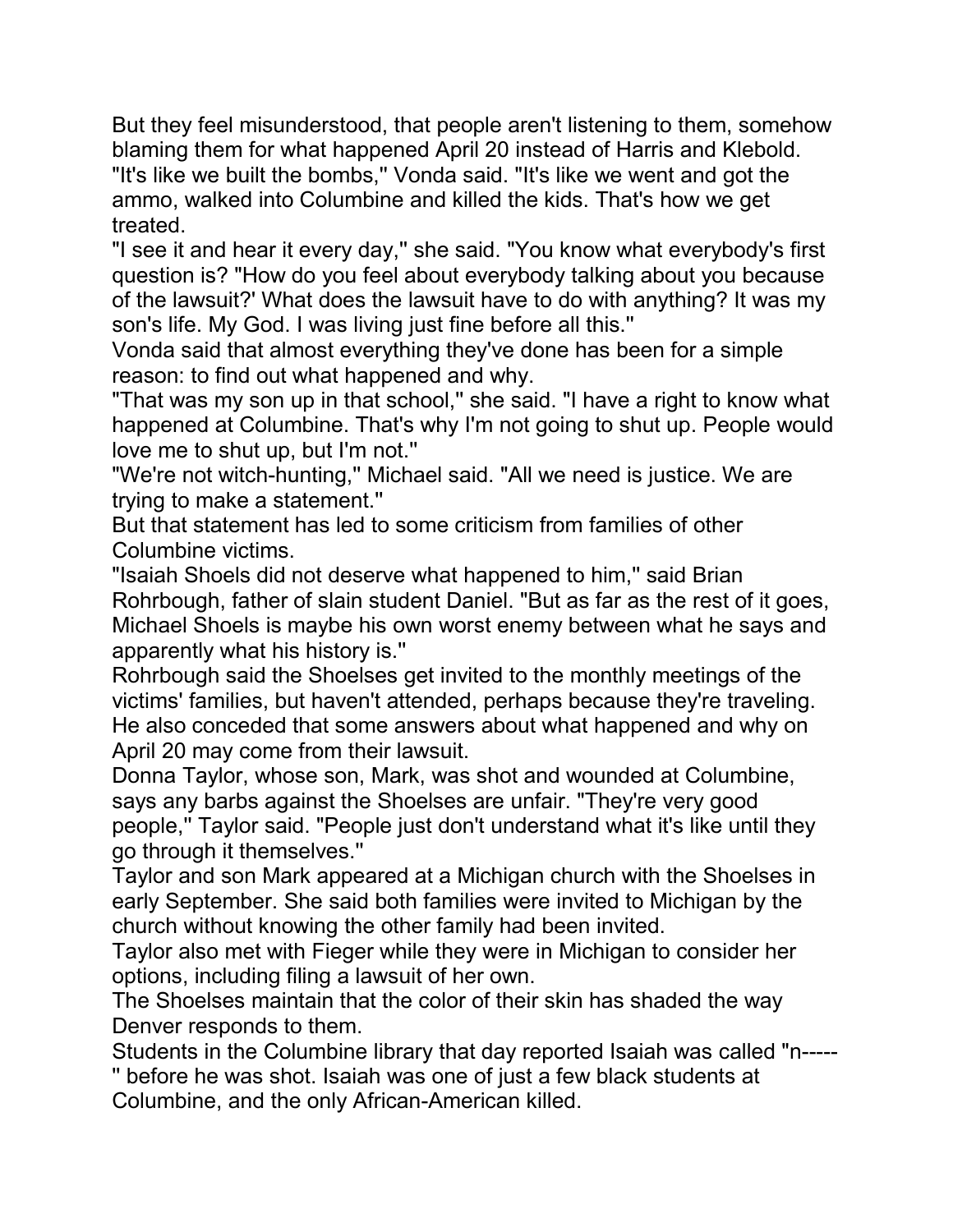Authorities, however, say racism didn't motivate Harris and Klebold. The two seniors harbored widespread hatred for many groups, including athletes and Christians.

Still, the Shoelses say the racial aspect of Columbine has been ignored. They have repeatedly described the Columbine massacre as a hate crime. And at their New York appearance with Sharpton, they called on U.S. Attorney General Janet Reno to convene a federal grand jury to investigate the massacre as such.

Other minority parents whose children attend Columbine acknowledge that racism plays a role in how the Shoelses are treated.

"At work I hear a lot of people talking about this," said parent Anthony Amaro, who is Hispanic. "People keep saying that he's only interested in commercializing his son. If he was white, I think people would accept the lawsuit and everything he has to say.''

Bringing up Michael Shoels' past is irrelevant, he said.

"I don't care what his background is,'' Amaro said. "I don't care if he won money gambling or whatever he has done in his past. What does any of that have to do with the fact that his son was killed? These people just see him as a black person just trying to make a fast buck. I just see him as somebody trying to make a point.''

A steady stream of writers to the lettersto-the-editor pages, however, say racism has nothing to do with the skepticism over Michael Shoels.

"Shoels doesn't seem to be aware that public sentiment is beginning to see through his groundless accusations right to the exploitation of his stepson's tragic death,'' Michael Hernandez wrote in a letter to The Denver Post published Friday.

A few weeks after the shootings, the Shoelses moved out of their rented home on South Kendall Boulevard in unincorporated Jefferson County, about 2 miles from Columbine High.

After two years there, they say, they never felt safe on South Kendall, and Anthony and Michelle can't bear to live in Jefferson County or go to Columbine High any more.

Jefferson County sheriff's records show the Shoelses summoned deputies to their house twice in mid-1998.

On May 25, the Shoelses reported that five suspects were throwing pebbles at the house. One of them broke a window. And on Sept. 1, the family's garage was kicked in and burglarized. Stolen items included a tool chest and other smaller tools.

A year later, Michael Shoels now says he believes the break-in was motivated by racism, though he never made that charge to authorities at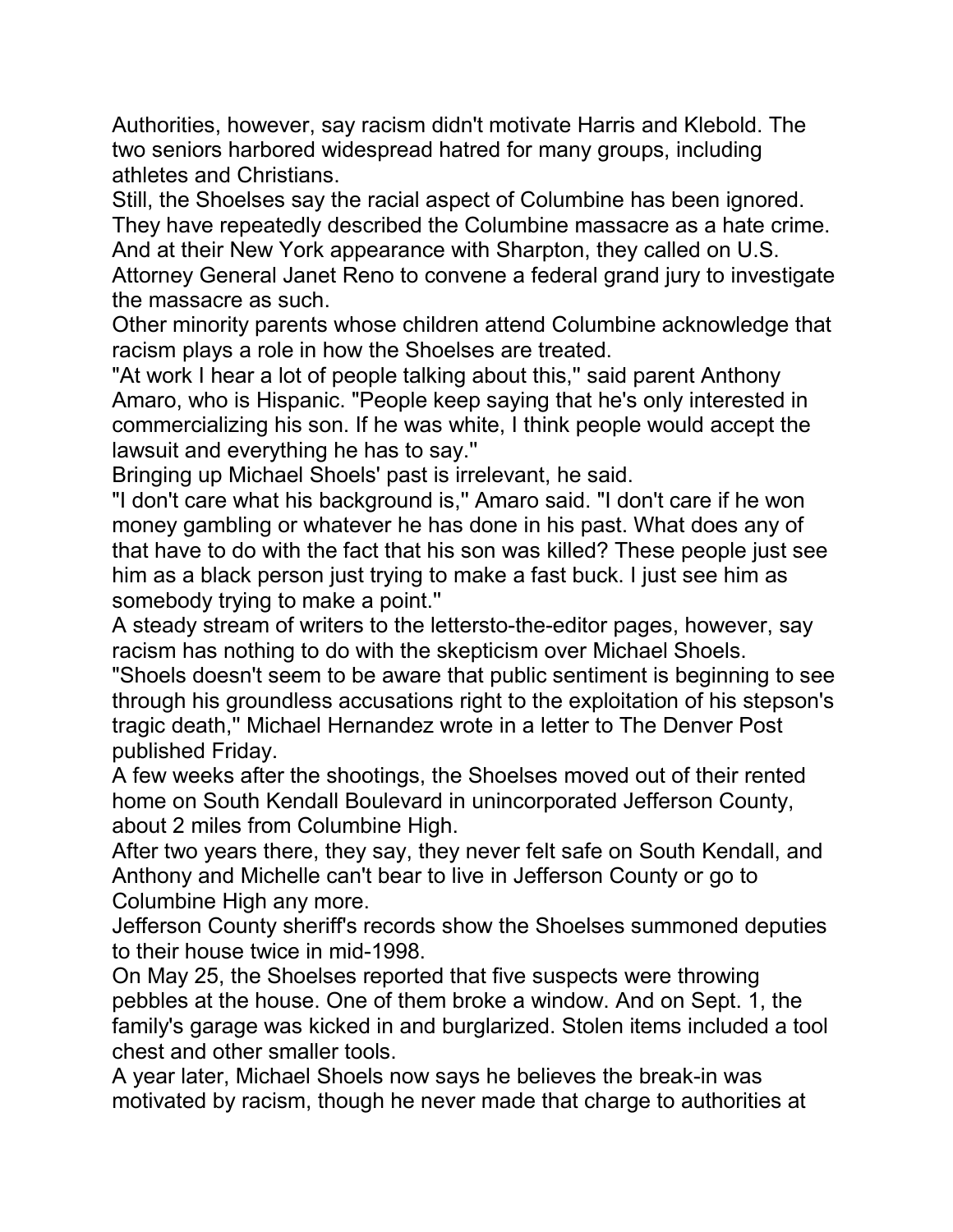the time. He said he saw five white youths running from the house after he heard the garage door being kicked.

"(Authorities) told us that there were some kids going through the neighborhood kicking in other people's garages,'' Michael said. "I didn't believe them.''

But sheriff's spokesman Steve Davis said such cases are common. "We're always getting reports of kids doing criminal mischief,'' he said.

After bouncing from relative to relative, Michael and Vonda are now staying at an undisclosed hotel while Anthony and Michelle stay with Vonda's mother in Denver.

They say they plan to close on a house in Denver in a few months. But in the meantime they asked the Healing Fund to provide them with a temporary place to live.

"We were forced out of our homes because of hate,'' Michael said. "So we want the same kind of assistance people get if they're forced out of their house because of a hurricane or storm. We're not asking people to buy us a house. We're asking for help until we get settled in our house.''

Following the April 20 massacre, the Healing Fund gave \$50,000 to each of the families of the 13 slaying victims.

While the Healing Fund denied the Shoelses' request to pay the first 12 months of mortgage payments on a new house, the fund did provide \$2,000 for temporary housing in a hotel and about \$900 to cover storage costs for the Shoelses' furnishings, an Aug. 17 letter from the fund to the family shows. That was in addition to the \$50,000.

Where did the money go?

Michael said a large chunk of the \$50,000 went towards immediate living needs. They also paid for some of their own travel expenses for their national crusading tour.

"We were so angry at the time, we didn't think long term. We didn't think that we would need that money in the future,'' he said. "We were thinking about what we could do with that money when we had it.''

As for the \$15,000 he won in June at the Colorado Central Station Casino in Black Hawk, Michael said \$4,100 was used to buy Isaiah's headstone, and the remaining money paid the bills. "I had to take care of my family.'' Taking care of the family also is what prompted Michael to shut down his small independent record company and take a job with Discount Tire in Denver in 1991, he said. He had started Notorious Records 11 years earlier.

He worked for the tire company for seven years, when recurring back problems forced him off the job in 1998, he said.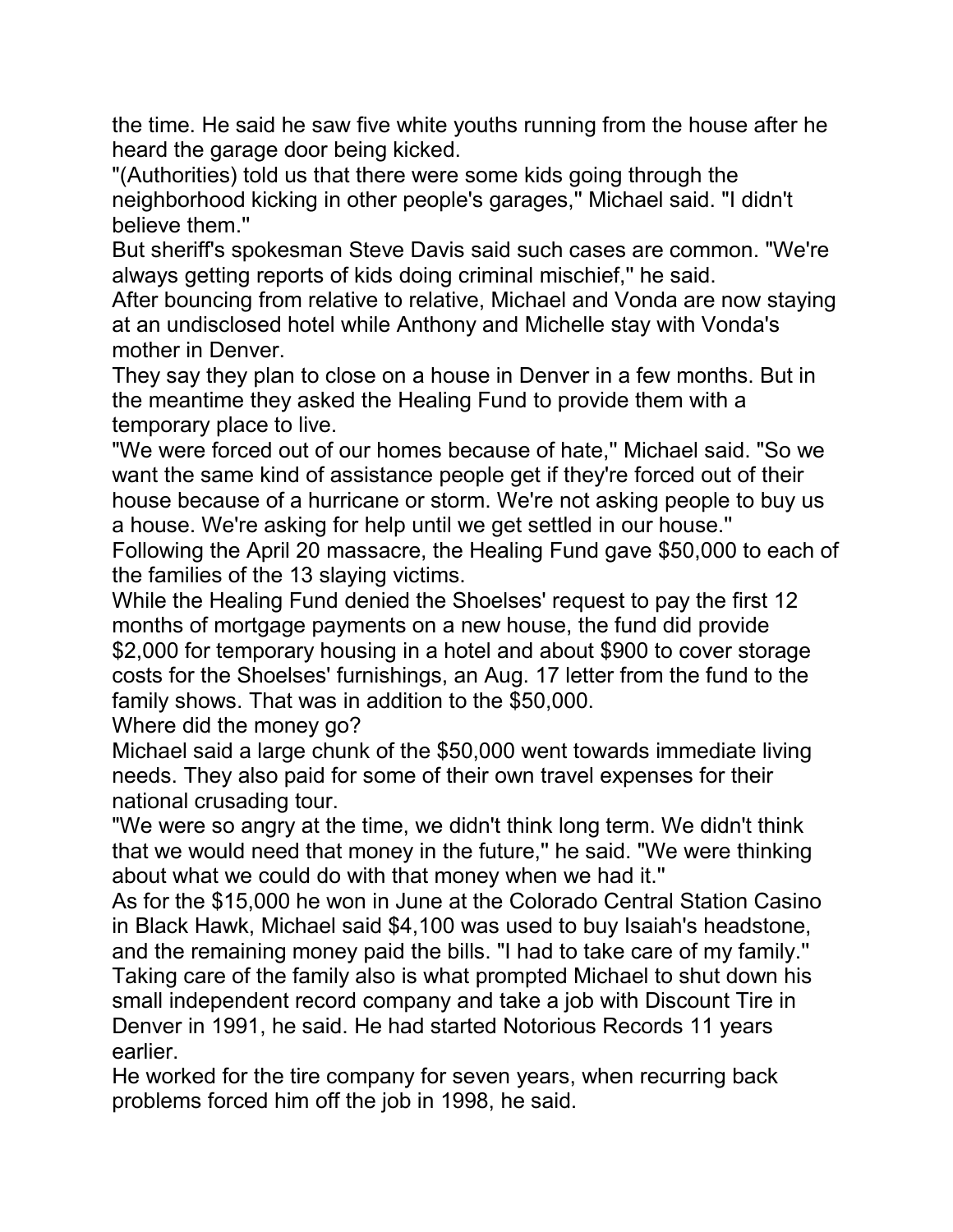Some of his back problems stemmed from an accident in 1989 when he slipped on a patch of ice at a Denver gas station, court records show. He sued Texaco, seeking about \$20,000. The case was settled for an undisclosed amount. Michael said it was about \$3,000 to \$4,000. By the mid-1990s, Michael had revived his fledgling music company, so in August 1997 he moved his family away from their working-class neighborhood on West 12th Place in Lakewood.

The fourth-largest city in Colorado, Lakewood has its pockets of blight, and sometimes the Shoelses' kids would find drug vials in the street as they walked to school, Michael and Vonda said.

"I moved them into a better situation because we could afford it,'' Michael said.

Vonda interrupts, correcting her husband: "Thought. We thought it was a better situation.''

South Jefferson County seemed like it would be the right fit.

A few of their neighbors, they said, were friendly, but most were not.

"Right after we moved out to Littleton, we noticed a bunch of for sale signs going up,'' Vonda said. "I asked Mike why he thought that was going on. He said he thought it was because we were black.''

Mark Kessinger, who has lived across the street from the Shoelses' former home on South Kendall since 1968, says the Shoelses were the first black family to move into the neighborhood, which he described as "exclusively white.''

But that doesn't mean it's a hateful, racist neighborhood, Kessinger said. "I've read what they've said in the newspapers and on television, and I can't say I agree with them," Kessinger said. "It's not an unfriendly neighborhood.''

James Frazier lives next to the Shoelses' former house. He moved in about the same time as they did, and he also disagrees that the neighborhood excluded the Shoelses.

"I'd go over there and help them out quite a bit,'' he said. He said he gave the family a dishwasher because they didn't have one.

"Just because there aren't minorities in the neighborhood doesn't mean that minorities aren't welcome,'' he added.

While Isaiah seemed to fit in with little trouble, the other two Shoels kids at Columbine had a hard time adjusting to a high school where most of their classmates drove themselves to school, Michael and Vonda said. Michelle and Anthony weren't involved in any extracurricular activities, seeking refuge in their own small cliques.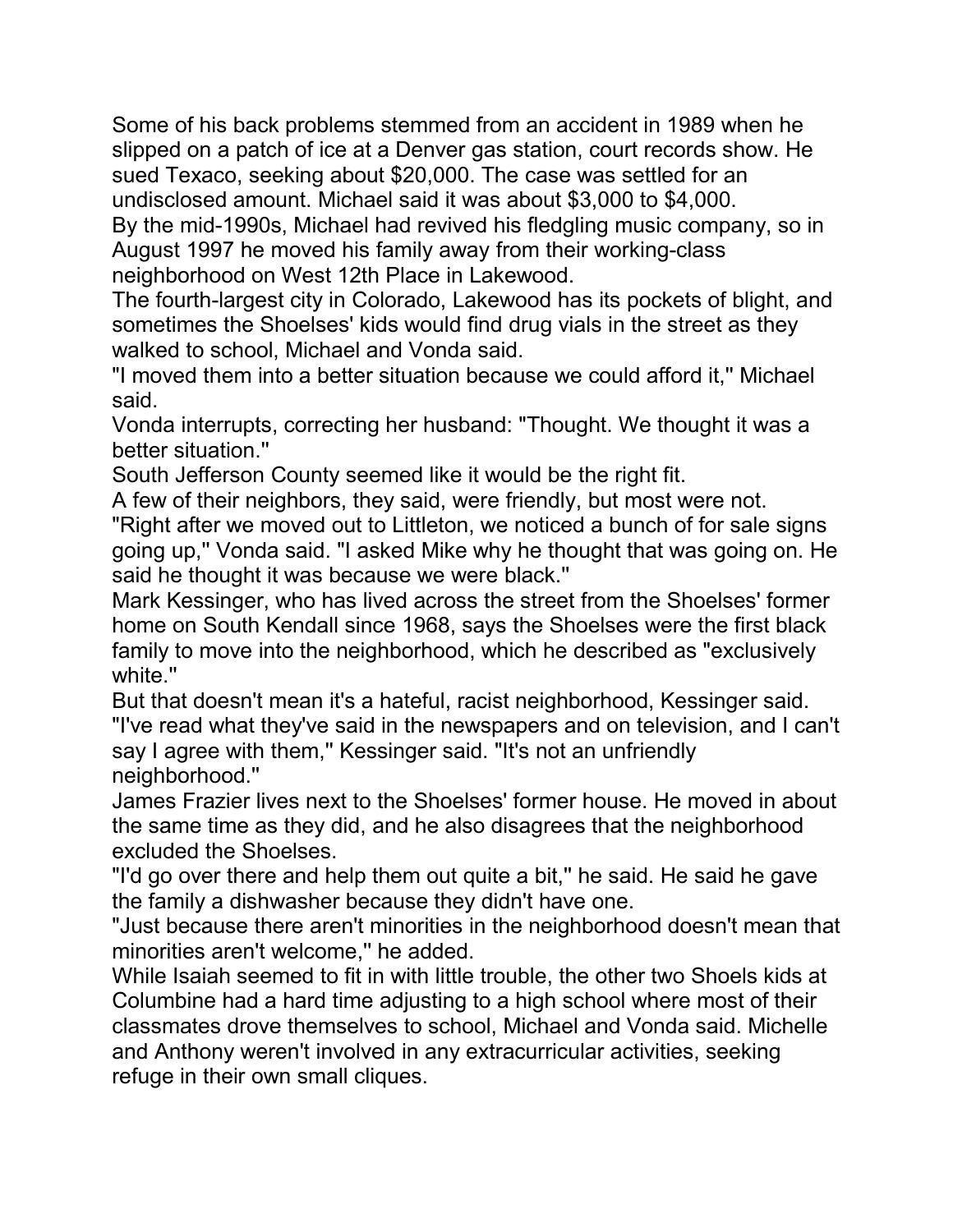And there were a couple of incidents during the past school year. In one, Michelle, a sophomore at the time, was walking across a school field with two classmates. Two other students were coming at them and one called Michelle and her friends a racial epithet. The group started to fight, and all the parents were summoned to the school.

Michael and Vonda said school officials kept them from confronting the other girl or her parents.

"They just told us that she was suspended, and that the other students were suspended,'' Michael said. "They did a good job of whitewashing everything. They just covered it up.''

But Jefferson County schools spokesman Rick Kaufman said the district feels the issue was resolved fairly.

"Students who were involved in that incident were appropriately disciplined,'' Kaufman said. "Apologies were administered by all students involved. Everyone met, and in the meeting, the girls who made the comments did apologize. There were no other incidents reported.''

A few months later, Anthony Shoels, also a sophomore then, was in his history class when they began talking about Martin Luther King Jr. The teacher told students she didn't think King was worthy of a national holiday in his honor, the Shoelses said. Anthony, the quietest of the Shoelses' kids, said nothing in class but told his parents when he got home.

"It's hard to believe a teacher would say something like that to students,'' Vonda said. "That's how it was up there. Anthony and Michelle would both come home and say, "Mama and Daddy, they don't like us up there.' ''

Kaufman said neither the Shoelses nor anyone else ever filed a complaint about such an incident. "This is the first time I've ever heard of it.'' Isaiah, meanwhile, flourished. Classmates described him as a popular and well-liked student and member of the Rebel wrestling and football teams. While Isaiah had made the football team, he didn't play. He wanted instead to focus on his studies, Michael said.

Whenever the 4-foot-11, 130-pound Isaiah missed school, teachers called to check up on him, Vonda said. When he was hospitalized for three days about a month before the shootings because of dehydration - doctors said he was working out too much - his classmates cooked breakfast for Isaiah and his family and brought it to the hospital, Michael and Vonda said. His family says he was shy yet outgoing, a sibling and son who respected authority and didn't make waves. He was also studious. He carried a B average, looking forward to the day he'd graduate and join Michael in the